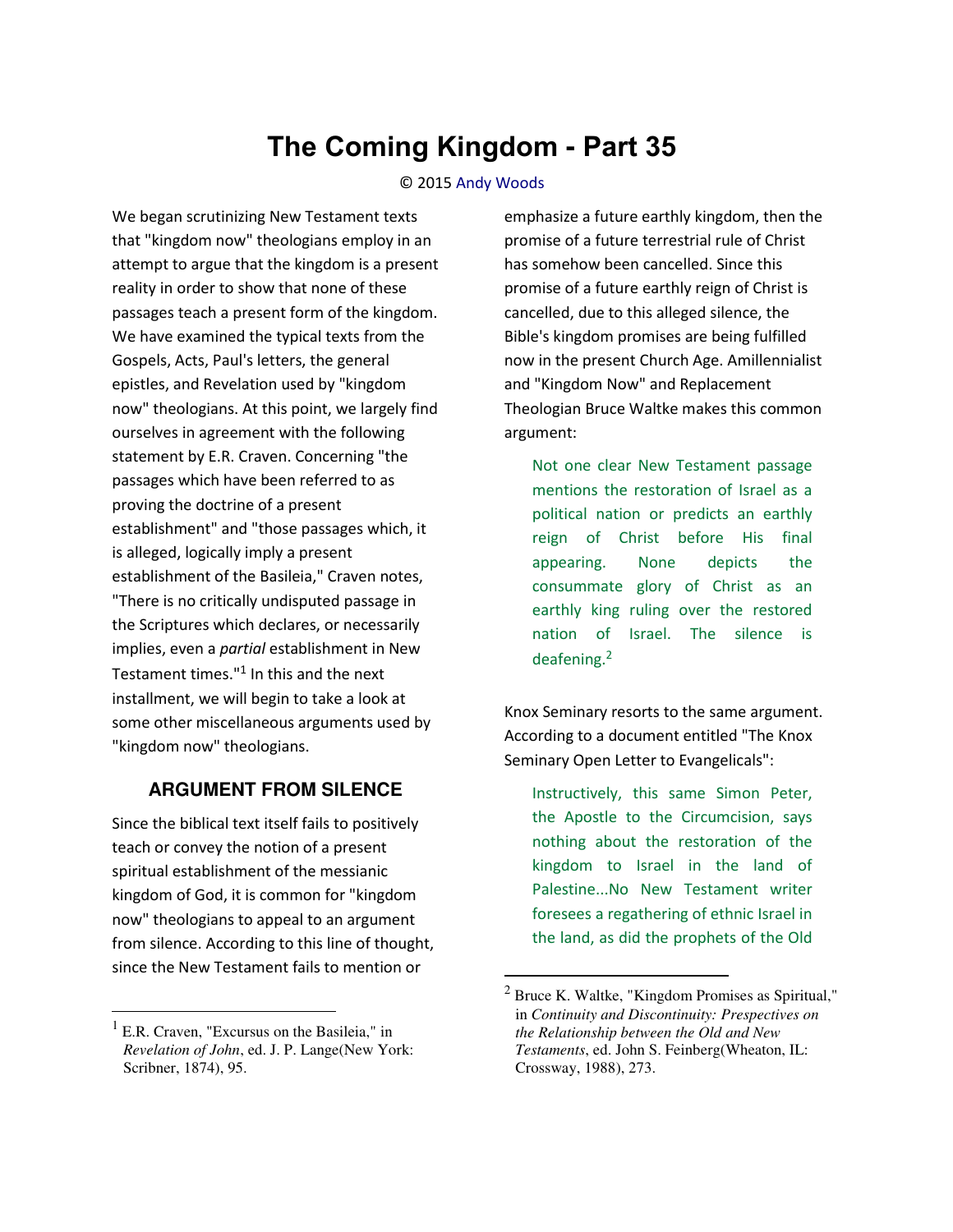Testament after the destruction of the first temple in 586 B.C.<sup>3</sup>

Regarding "Kingdom Now" theologians (or Christian anti-Zionists), Bruce Scott observes how they:

...use a fallacious argument from silence to prove their point. They falsely assume their position on the holy land is true simply because the New Testament writers spoke so infrequently of God's land promises to Israel and Israel's restoration to its land. On one occasion, when confronted about his argument from silence, Gary Burge countered, "It is such a loud silence.<sup>"4</sup>

For the sake of discussion, let us assume that Bruce Waltke, Knox Seminary, and Gary Burge are all correct in their assessment that the New Testament is silent on the matter of Christ's future earthly rule. Is it true that subsequent silence on a prior subject is the same thing as a cancellation of it? Such thinking represents a logical fallacy known as an "argument from silence" where it is incorrectly assumed that silence on a matter is the same thing as a cancellation of it. For example, suppose I, as a professor, inform my students on the course syllabus of the date of the final exam. If I fail to mention the final exam's date again throughout the course of the semester, would my students be justified in concluding that the final exam has now

been cancelled? In other words, is subsequent verbal silence about the final exam throughout the course of the semester the same thing as canceling what the original syllabus indicates concerning the final? Of course not. The syllabus says what it says and is to be followed unless I as the professor expressly alter it verbally in the presence of my students. In the same way, it cannot be presupposed that New Testament silence somehow cancels Old Testament predictions and promises.

If the New Testament somewhere expressly canceled the Old Testament earthly kingdom promises, then "kingdom now" theology would be valid. However, the great problem for the "kingdom now" theologian is that there is nothing overt in the New Testament that cancels these future kingdom promises, thereby forcing the "kingdom now" theologian to rely upon alleged New Testament silence or its lack of emphasis on the topic. Arnold Fruchtenbaum makes this very point in his critique of Replacement Theologian Stephen Sizer:

Furthermore, the New Testament does not have to mention something specific from the Old Testament to maintain that the Old Testament promise is ongoing. What the author needs is a clear statement that says all the Land Promises have been fulfilled in at least a spiritual way, but this does not exist in the New Testament.<sup>5</sup>

Paul Feinberg further explains:

l

 $\overline{a}$ 

<sup>&</sup>lt;sup>3</sup> http://www.bible-researcher.com/openletter.html

<sup>4</sup> Bruce Scott, "Christian Anti-Zionism: On the Wrong Side of History, Justice, and the Bible," *Israel My Glory*January/February 2014, 33.

<sup>&</sup>lt;sup>5</sup> Arnold Fruchtenbaum, "Israel's Right to the Holy Land," online: [http://www.pre](http://www.pre-trib.org/articles/view/israels-right-to-promised-land)[trib.org/articles/view/israels-right-to-promised](http://www.pre-trib.org/articles/view/israels-right-to-promised-land)[land,](http://www.pre-trib.org/articles/view/israels-right-to-promised-land) accessed 4 February 2015, p. 21.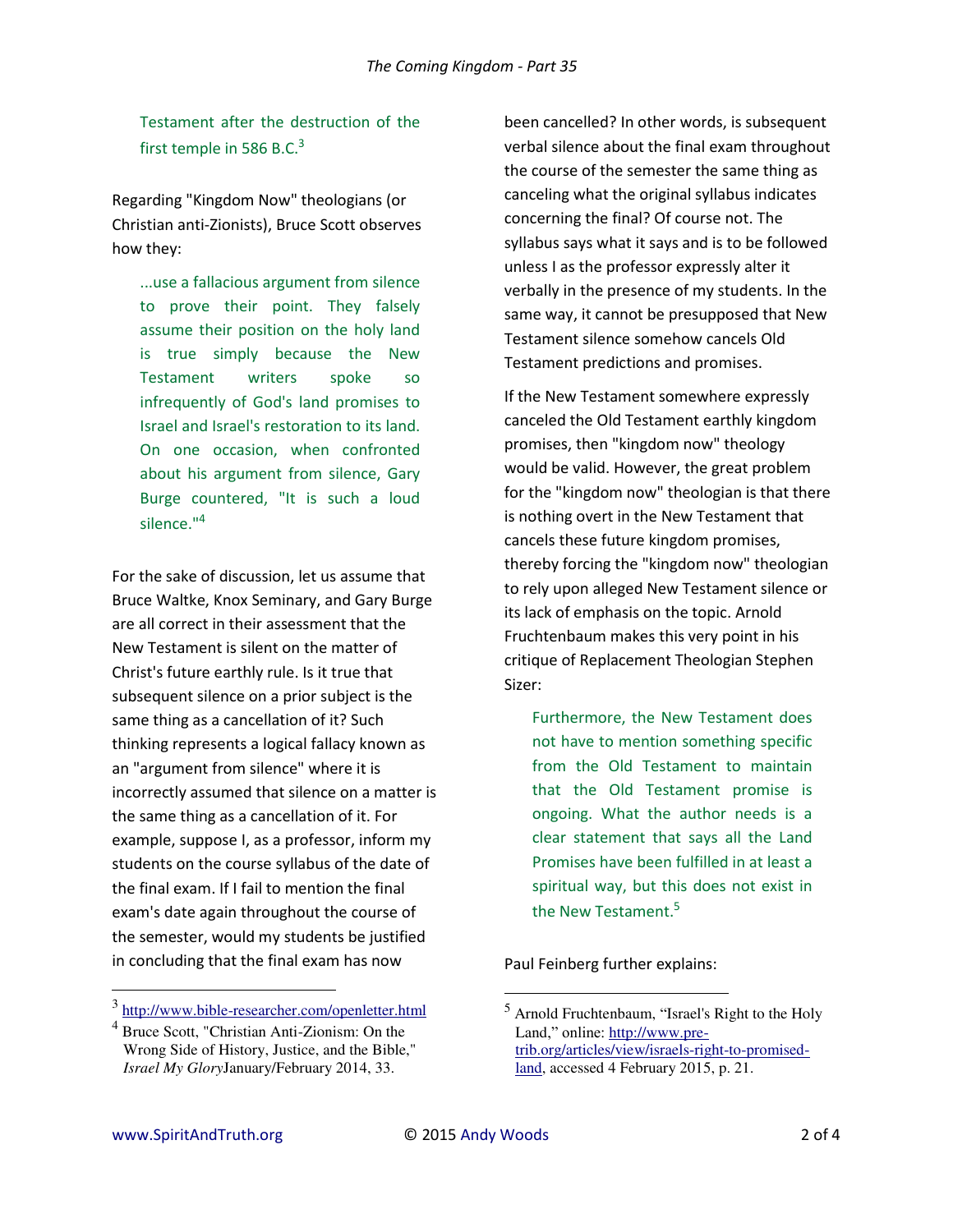Why should something that is clearly a matter of Old Testament revelation have to be *repeated* in the New Testament for it to have continuing validity? Should not the very opposite be the case? Should not the promises of the Old Testament be regarded as still in effect *unless the New Testament states otherwise*? 6

Thus, it is incorrect to assume that God must declare something twice, both in the Old and New Testaments, for it to be valid. God need only articulate something once for it to be valid. If God declares His earthly kingdom promises in the Old Testament alone, that is enough to establish their validity. This is especially true considering that is impossible for God to lie (Num. 23:19; Titus 1:2; Heb. 6:18).

## **THE NEW TESTAMENT'S FOCUS**

Beyond this, why should we expect the New Testament to repeat exactly what was already revealed in the Old Testament? Would not such an expectation be an exercise in redundancy? If the New Testament simply repeated the very kingdom promises found in the Old Testament, why would we need a New Testament, or even an Old Testament for that matter? Moreover, there is a very good reason why the earthly kingdom promises do not receive the same expansive coverage that they have already received in the Old Testament. This reason has to do with the fact

that in the New Testament, the Church is the center of salvation history and God's redemptive program. In the New Testament, God is not using Israel, as He did in Old Testament times and as He will use Israel again in the Tribulation period and millennial kingdom. Rather, in the New Testament age, the Church has become His vehicle to reach a lost and dying world. Since the Church is a mystery (Eph. 3:3, 9), or unrevealed in the prior age (Rom. 16:25-26; Col. 1:26), it would stand to reason that the New Testament authors would spend the bulk of their writings explaining this new spiritual organism rather than merely repeating what the Old Testament had already revealed concerning national Israel. Price explains:

However, there are good reasons why the promise of Israel's national restoration, so often stated in the Old Testament, would not be repeated in the New Testament. First, the Old Testament, as the Bible of the early church, already contained sufficient instruction on the subject, and New Testament authors would have assumed this doctrine and expected their audiences to understand it from the Old Testament text. The frequent citations and allusions to the Old Testament by New Testament authors demonstrate that the Old Testament had priority as the first authoritative revelation of God containing everything necessary to understand the divine program, which had its fulfillment in Christ...The New Testament was not written to replace the Old Testament, but to add new revelation that

l

<sup>6</sup> Paul D. Feinberg, "Hermeneutics of Discontinuity," in *Continuity and Discontinuity: Perspectives on the Relationship between the Old and New Testaments*, ed. John S. Feinberg (Wheaton, IL: Crossway, 1988), 124.